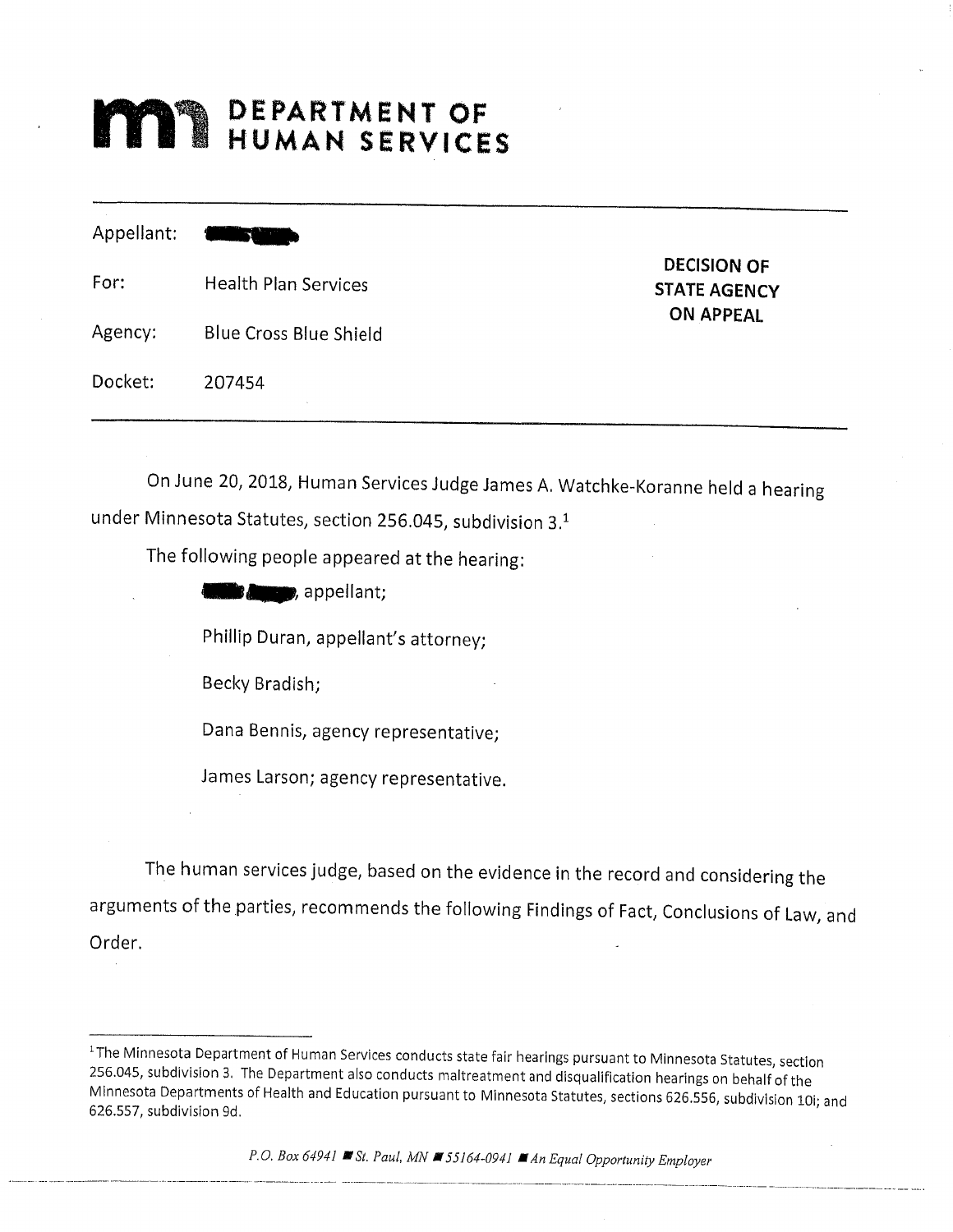## STATEMENT OF ISSUES

The issue raised in this appeal is:

Whether the agency was correct when it denied the appellant's prior authorization request for bilateral blepharoplasty and brow lift procedures.

Recommended Decision:

Reverse the agency.

## PROCEDURAL HISTORY

1. On March 21, 2018 Blue Cross Blue Shield of Minnesota (agency) sent (appellant) <sup>a</sup> written notice of action informing the appellant that her request for bilateral breast augmentation, bilateral blepharoplasty, and brow lift procedures was denied. On April 9, 2018 the appellant filed a first level appeal. Exhibit 1. On April 24, 2018, upon review, the agency approved appellant's request for a bilateral breast augmentation, however, it upheld its denial of bilateral blepharoplasty and brow lift procedures. Exhibit 2. Appellant appeal this decision on May 17, 2018. Id.

2. After several continuances, the human services judge held an evidentiary hearing on the matter by telephone conference on June 20, 2018. On June 23, <sup>2018</sup> the record closed consisting of the hearing testimony and four exhibits.<sup>2</sup>

# FINDINGS OF FACT

1. Appellant requested coverage for two procedures related to gender transition. The health plan denied coverage based on Minnesota Department of Human Services (DHS) Provider Manual which specifically excludes bilateral blepharoplasty and brow lift procedures. Exhibit 2.

2. The Minnesota Department of Human Services finalized recommendations regarding gender confirming surgery for people with gender dysphoria. Exhibit 2. Under those recommendations, bilateral blepharoplasty and brow lift procedures are excluded from coverage because they are considered cosmetic. Id.

3. Appellant challenges the legal validity or enforceability of this material, in the absence of actual DHS rulemaking, and contends that the procedures in question are not cosmetic, but medically necessary. Exhibit 2. Minn. R. 9505.0175, subp.25, defines medical

<sup>&</sup>lt;sup>2</sup> Exhibit 1: Appeal; Exhibit 2: Appeal Summary and Attachments; Exhibit 3: Notice of Hearing; Exhibit 4: Medical Support Letters and Policy.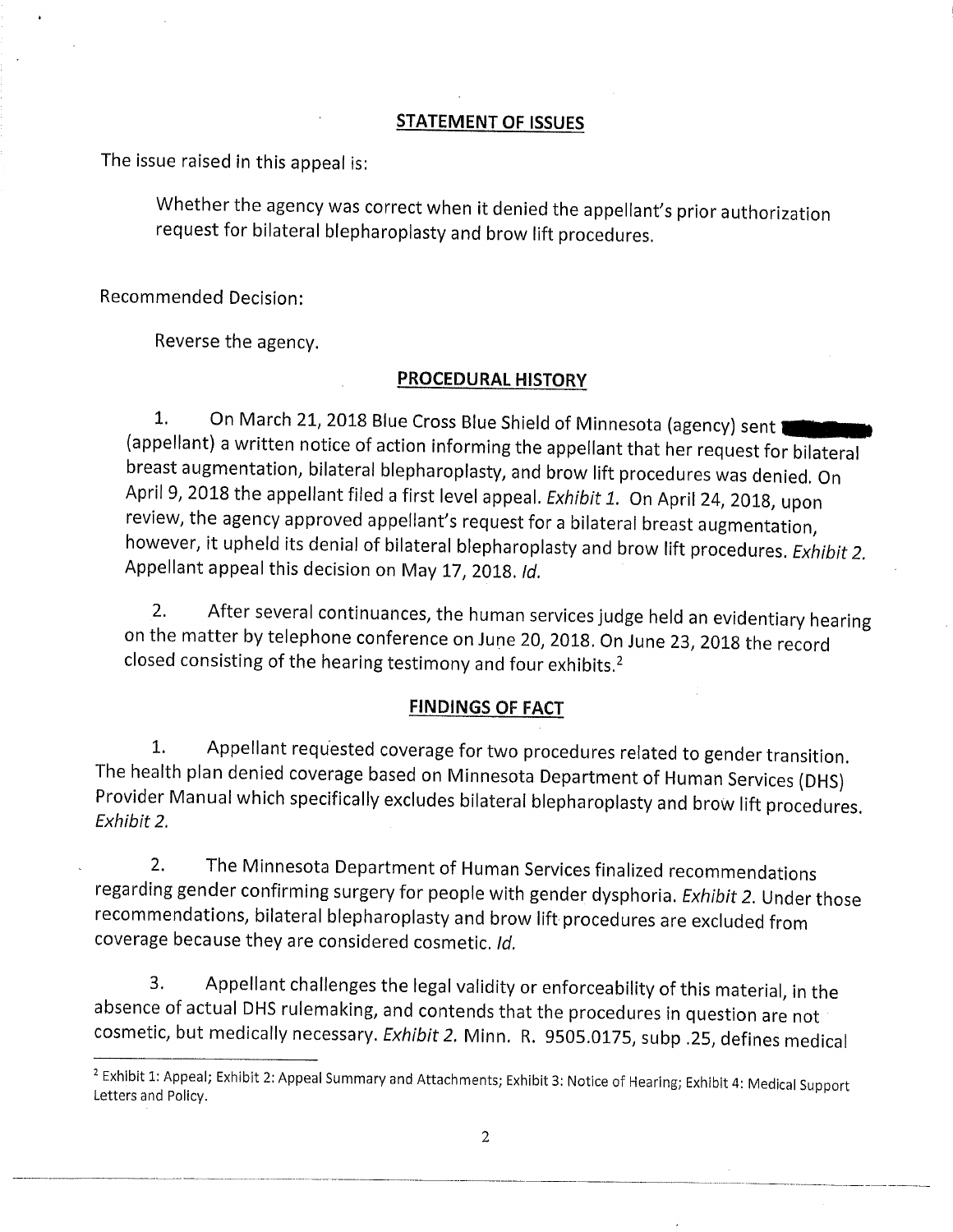necessity in terms of services that are "recognized as the prevailing standard or current practice by the provider's peer group." The point of reference, therefore, is not insurers' practice, but providers' practice.

4. Appellant further contends that the World Professional Association for Transgender Health (WPATH), whose Standards of Care are broadly recognized by providers, insurers, and agencies such as DHS, as guiding the care of gender dysphoria, has explicitly articulated that procedures such as those appellant seeks can be medically necessaryin the context of treating gender dysphoria, even when seen as not medically necessary outside of that context. Hare v. Minn. Dep't of Human Services, <sup>666</sup> NW2d <sup>427</sup> (Minn. App. 2003).

5. Appellant supplied several letters from several of her medical providers which support that the bilateral blepharoplasty and brow lift procedures are medicaily necessary for appellant, as someone with gender dysphoria. Exhibit 4.

# CONCLUSIONS OF IAW

1. The Commissioner of Human Services has jurisdiction over appeals involving matters listed in Minnesota Statutes, section 256.045, subdivision 3(a). This appeal is timely and the Commissioner of Human Services has jurisdiction over this appeal under Minnesota Statutes, section 256.045, subdivision 3.

2. In an appeal of an action taken by <sup>a</sup> Managed Care Organization, an enrollee must request <sup>a</sup> state fair hearing no later than <sup>120</sup> calendar days from the date of the Managed Care Organization's notice of resolution. 42 C.F.R. § 438.408(f)(2). An enrollee may request a state fair hearing only after exhausting the Managed Care Organizations' appeal process. 42 C.F.R. § 438.408(f)(1).

3. Before medical assistance will pay for <sup>a</sup> health service, the agency must prior authorize the payment. Minn. Stat. § 256B.0625, subd. 25. To receive prior authorization, the services must

- a. be medically necessary as determined by prevailing medical community standards or customary practice and usage;
- b. be appropriate and effective to the medical needs of the recipient;
- c. be timely, considering the nature and present state of the recipient's medical condition;
- d. be furnished by <sup>a</sup> provider with appropriate credentials;
- e. be the least expensive appropriate alternative health service available; and
- f. represent an effective and appropriate use of program funds.

Minn. R. § 9505.5030.